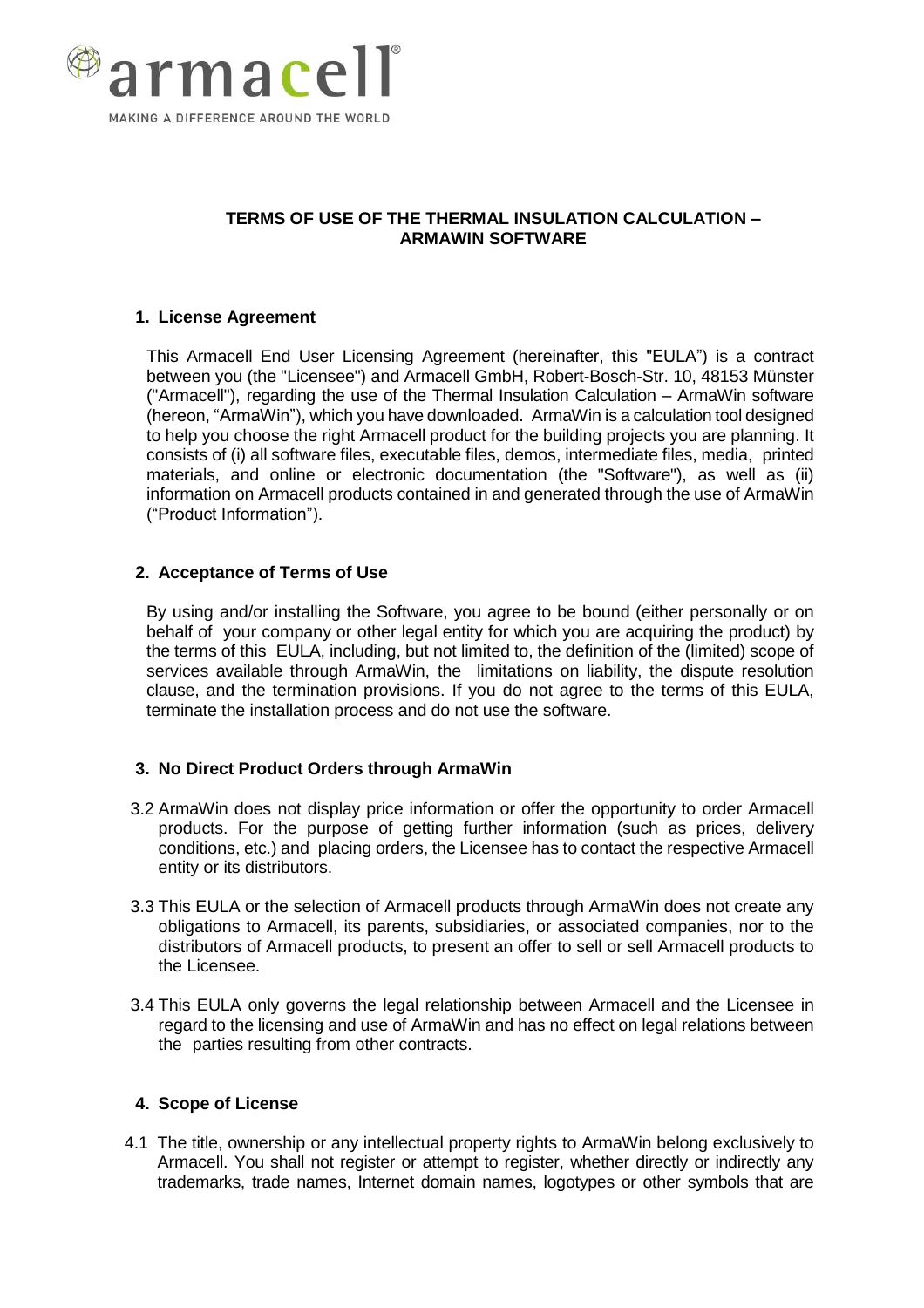

identical or confusingly similar to those used in connection with ArmaWin.

- 4.2 Armacell grants to the Licensee, upon acceptance of this EULA, the non-exclusive, nontransferable right to use ArmaWin, including any updates, within the scope defined as follows.
- 4.3 The Licensee may not:
- (i) publish, modify, translate or incorporate into the Software other products, either in whole or in part, except as expressly permitted under this EULA;
- (ii) decompile, disassemble, reverse-engineer or create, or use detached files or other parts of the Software in connection with third party software unless expressly permissible under the Software specifications;
- (iii) rent, lease, sub-license, sell or assign the right of use of ArmaWin, on a temporary or permanent basis, without the express prior written consent of Armacell.

The Licensee may make copies of the Software to the extent that this is required for the installation, use, loading, running, transfer or storage of the Software, provided the copy remains in its original state and is not used for any purpose other than described in this EULA. This includes making a back-up-copy for the purpose of securing future use of the Software.

- 4.4 Information contained in the Product Information (such as product descriptions, technical directions and operating, mounting and assembly instructions) or information generated with ArmaWin (such as product item lists, etc.) may not be copied, published or disclosed to third parties, except for the purpose of:
- (i) executing the projects planned with the help of ArmaWin, or
- (ii) inquiring for, ordering and installing Armacell products,

In all other cases, Product Information or information generated with ArmaWin may only be copied, published or disclosed to third parties with the express written consent of Armacell.

4.5 Neither this EULA, nor the selection of Armacell products through ArmaWin, shall result in transfer of ownership rights or in the grant of license to use the intellectual property rights in connection with the Armacell products.

# **5. Scope of Services**

5.1 With the assistance of ArmaWin and the Product Information contained therein, the Licensee can select certain Armacell products, use and apply these Armacell products to a project. Please be aware that additional Armacell products other than those made available for selection in ArmaWin may exist. The Product Information included in ArmaWin only provides general technical data for the application of the Armacell products based on (i) the principles, formulas and security regulations in accordance with Armacell's technical directions and (ii) operating, mounting and assembly instructions, that must be strictly complied with by the Licensee. All statements and technical information are based on results obtained under typical conditions and are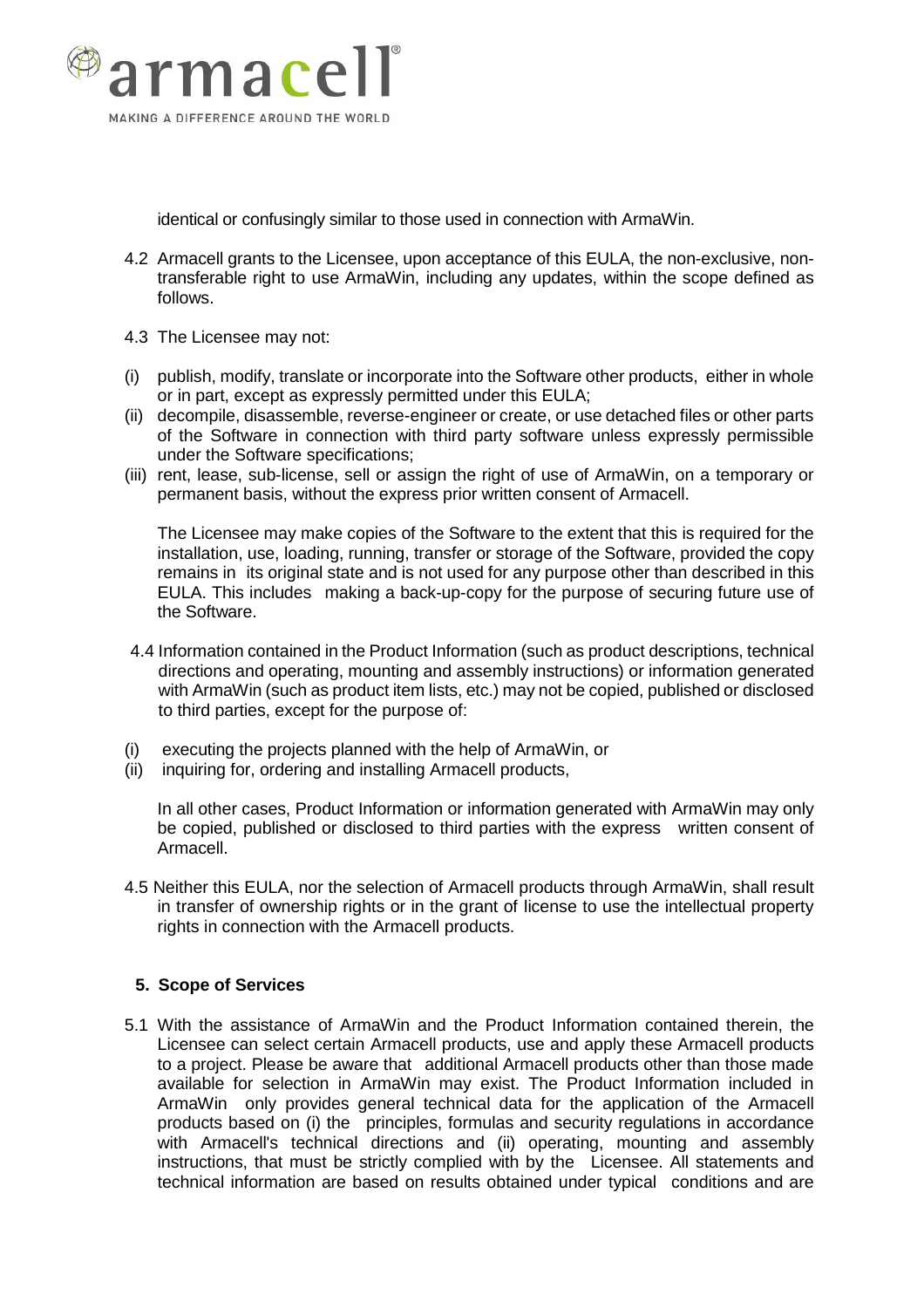

average figures. Technical information may change over time and the Licensee should install all available updates in order to get the up-to-date information.

- 5.2 ArmaWin enables the Licensee to implement a variety of Armacell products into his project. The fact that an Armacell product is included in a product item list generated with the help of ArmaWin does not, however, relieve the Licensee from his responsibility to verify himself or with the help of an expert whether the Armacell product is appropriate, fit or merchantable for the specific use intended by the Licensee. In particular, the Licensee is solely responsible to verify whether the Armacell product is in compliance with all applicable regulations, norms and permits, at the point of time Licensee orders the products.
- 5.3 The Licensee is solely responsible for the correctness, the completeness and the relevance of the data he enters while using ArmaWin. It is the responsibility of the Licensee to verify whether the amounts of Armacell products needed for his project are correctly calculated by ArmaWin. Armacell shall not be liable for any losses, direct or indirect, resulting from the purchase of inadequate amounts of Armacell products, even if said amount has been recommended by ArmaWin.

#### **6. Warranty**

- 6.1 In case of a defect of ArmaWin, the Licensee may report any malfunctions to Armacell via the reporting options provided in ArmaWin. Armacell will use its best efforts to cure the malfunction by providing updates.
- 6.2 The Licensee's right to withdraw from this EULA remains unaffected.
- 6.3 ArmaWin is licensed strictly "As Is" without any warranty, express or implied, whatsoever, including but without limitation to warranties of merchantability, fitness for any particular purpose, performance or non-infringement. The Licensee shall assume the entire risk for use of ArmaWin. Armacell reserves the right to modify and/or terminate the provision of ArmaWin without notice at any given time.

# **7. Limited Liability**

Due to the fact that ArmaWin is licensed on an "As Is" basis and without any warranty, to the maximum extent permitted by applicable law, Armacell, its parent companies, subsidiaries, associated companies, employees, agents and/or legal representatives shall not be liable for any damages whatsoever, including without limitation direct, indirect, special, consequential, punitive or incidental damages and loss of revenue, profit or data. These limitations of liability constitute an essential part of these Terms.

#### **8. Term and Termination**

8.1 This EULA shall be effective from the moment the Licensee accepts these terms until terminated by any of the parties.